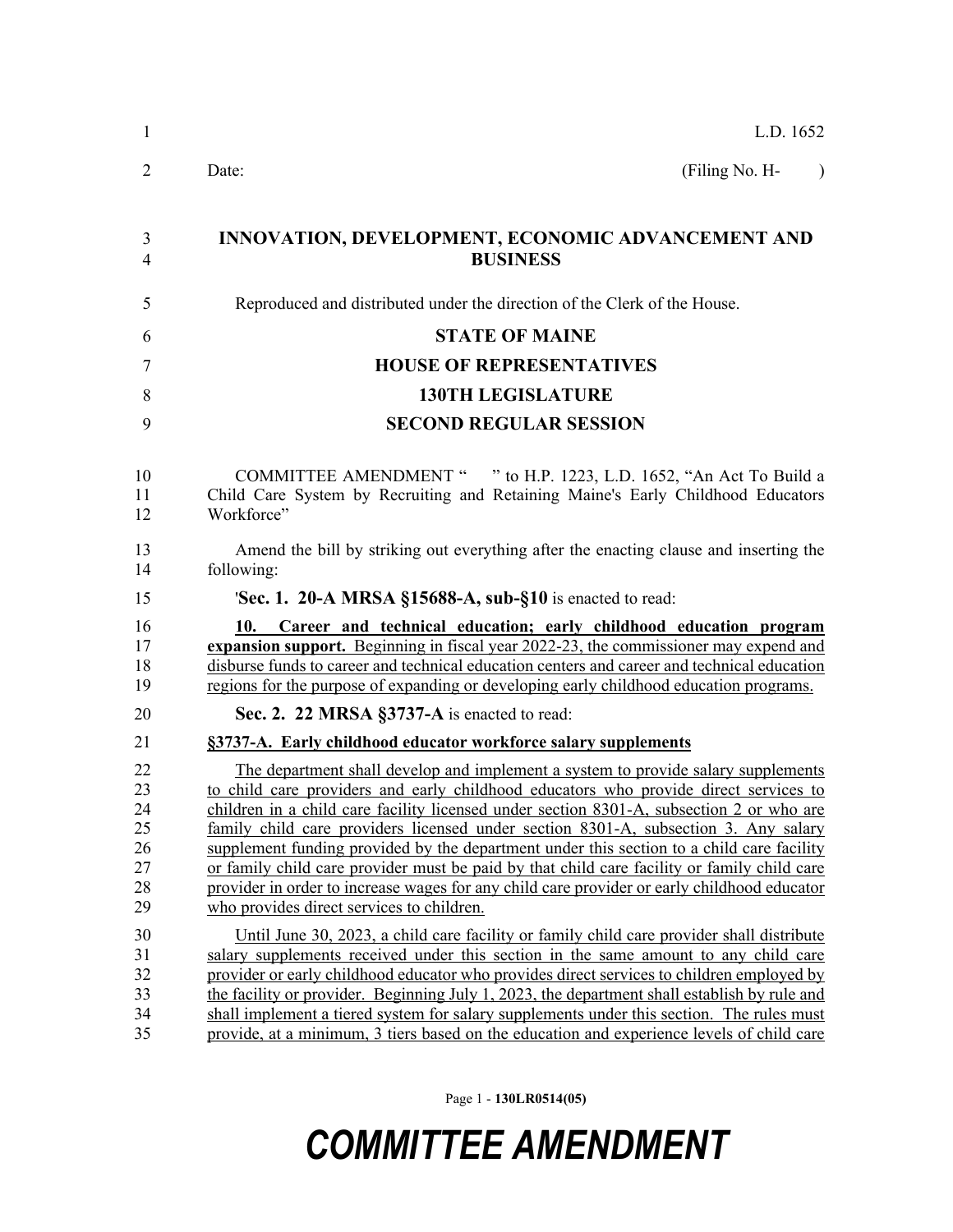| $\mathbf{1}$<br>$\overline{2}$<br>3<br>$\overline{4}$ | providers and early childhood educators. The 2nd tier must provide a salary supplement<br>that is at least 50% greater than the first tier and the 3rd tier must provide a salary<br>supplement that is at least 50% greater than the 2nd tier. Rules adopted under this section<br>are routine technical rules pursuant to Title 5, chapter 375, subchapter 2-A. |         |              |  |
|-------------------------------------------------------|-------------------------------------------------------------------------------------------------------------------------------------------------------------------------------------------------------------------------------------------------------------------------------------------------------------------------------------------------------------------|---------|--------------|--|
| 5<br>6                                                | Sec. 3. Appropriations and allocations. The following appropriations and<br>allocations are made.                                                                                                                                                                                                                                                                 |         |              |  |
| $\overline{7}$                                        | <b>EDUCATION, DEPARTMENT OF</b>                                                                                                                                                                                                                                                                                                                                   |         |              |  |
| 8                                                     | <b>General Purpose Aid for Local Schools 0308</b>                                                                                                                                                                                                                                                                                                                 |         |              |  |
| 9<br>10                                               | Initiative: Provides ongoing funds in the amount of \$100,000 to support the expansion of<br>career and technical education early childhood programs.                                                                                                                                                                                                             |         |              |  |
| 11                                                    | <b>GENERAL FUND</b>                                                                                                                                                                                                                                                                                                                                               | 2021-22 | 2022-23      |  |
| 12<br>13                                              | All Other                                                                                                                                                                                                                                                                                                                                                         | \$0     | \$100,000    |  |
| 14                                                    | <b>GENERAL FUND TOTAL</b>                                                                                                                                                                                                                                                                                                                                         | \$0     | \$100,000    |  |
| 15                                                    |                                                                                                                                                                                                                                                                                                                                                                   |         |              |  |
| 16<br>17<br>18                                        | <b>EDUCATION, DEPARTMENT OF</b><br><b>DEPARTMENT TOTALS</b>                                                                                                                                                                                                                                                                                                       | 2021-22 | 2022-23      |  |
| 19<br>20                                              | <b>GENERAL FUND</b>                                                                                                                                                                                                                                                                                                                                               | \$0     | \$100,000    |  |
|                                                       |                                                                                                                                                                                                                                                                                                                                                                   |         |              |  |
| 21                                                    | <b>DEPARTMENT TOTAL - ALL FUNDS</b>                                                                                                                                                                                                                                                                                                                               | \$0     | \$100,000    |  |
| 22                                                    | HEALTH AND HUMAN SERVICES, DEPARTMENT OF                                                                                                                                                                                                                                                                                                                          |         |              |  |
| 23                                                    | <b>Child Care Services 0563</b>                                                                                                                                                                                                                                                                                                                                   |         |              |  |
| 24<br>25<br>26<br>27                                  | Initiative: Establishes one Social Services Manager I position and one Management<br>Analyst II position funded 100% General Fund within the Child Care Services program.<br>This initiative also provides funding for related All Other costs and salary supplements<br>awarded to individuals who provide child care or who are early childhood educators.      |         |              |  |
| 28                                                    | <b>GENERAL FUND</b>                                                                                                                                                                                                                                                                                                                                               | 2021-22 | 2022-23      |  |
| 29                                                    | POSITIONS - LEGISLATIVE COUNT                                                                                                                                                                                                                                                                                                                                     | 0.000   | 2.000        |  |
| 30                                                    | <b>Personal Services</b>                                                                                                                                                                                                                                                                                                                                          | \$0     | \$191,663    |  |
| 31                                                    | All Other                                                                                                                                                                                                                                                                                                                                                         | \$0     | \$11,929,806 |  |
| 32                                                    |                                                                                                                                                                                                                                                                                                                                                                   |         |              |  |
| 33<br>34                                              | <b>GENERAL FUND TOTAL</b>                                                                                                                                                                                                                                                                                                                                         | \$0     | \$12,121,469 |  |
| 35                                                    | HEALTH AND HUMAN SERVICES,                                                                                                                                                                                                                                                                                                                                        |         |              |  |
| 36                                                    | <b>DEPARTMENT OF</b>                                                                                                                                                                                                                                                                                                                                              |         |              |  |
| 37<br>38                                              | <b>DEPARTMENT TOTALS</b>                                                                                                                                                                                                                                                                                                                                          | 2021-22 | 2022-23      |  |

**DEPARTMENT TOTAL - ALL FUNDS \$0 \$12,121,469** 35 4240 41

Page 2 - **130LR0514(05)**